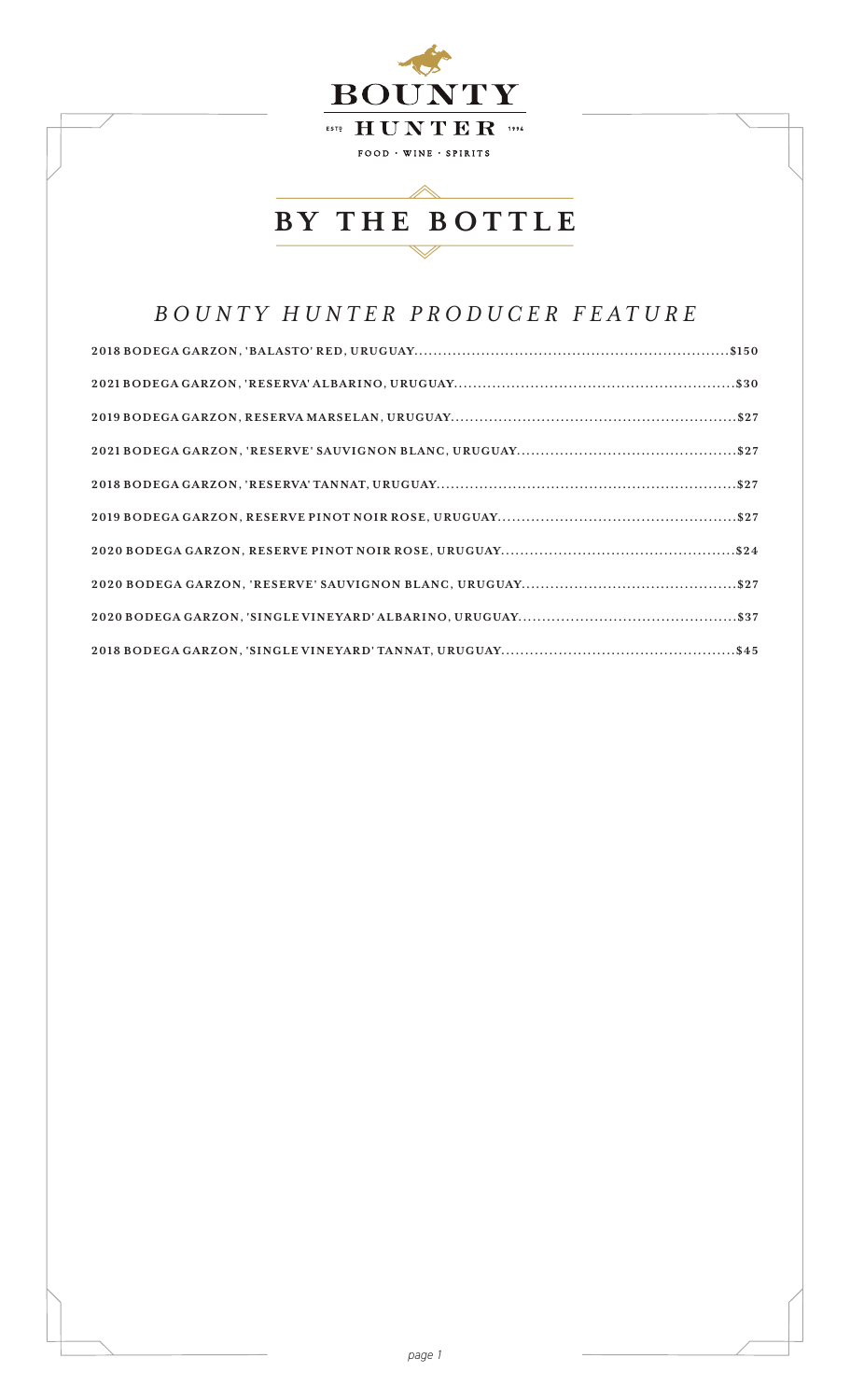

## *SPARKLING*

| SPARKLING, FRANCE                                                        |
|--------------------------------------------------------------------------|
|                                                                          |
|                                                                          |
|                                                                          |
|                                                                          |
|                                                                          |
|                                                                          |
|                                                                          |
|                                                                          |
|                                                                          |
|                                                                          |
|                                                                          |
|                                                                          |
|                                                                          |
|                                                                          |
|                                                                          |
| NVJEAN-CHARLES BOISSET, 'NO. 69' CREMANT DE BOURGOGNE ROSE BURGUNDY \$33 |
|                                                                          |
|                                                                          |
|                                                                          |
|                                                                          |
|                                                                          |
|                                                                          |
|                                                                          |
|                                                                          |
|                                                                          |
|                                                                          |
|                                                                          |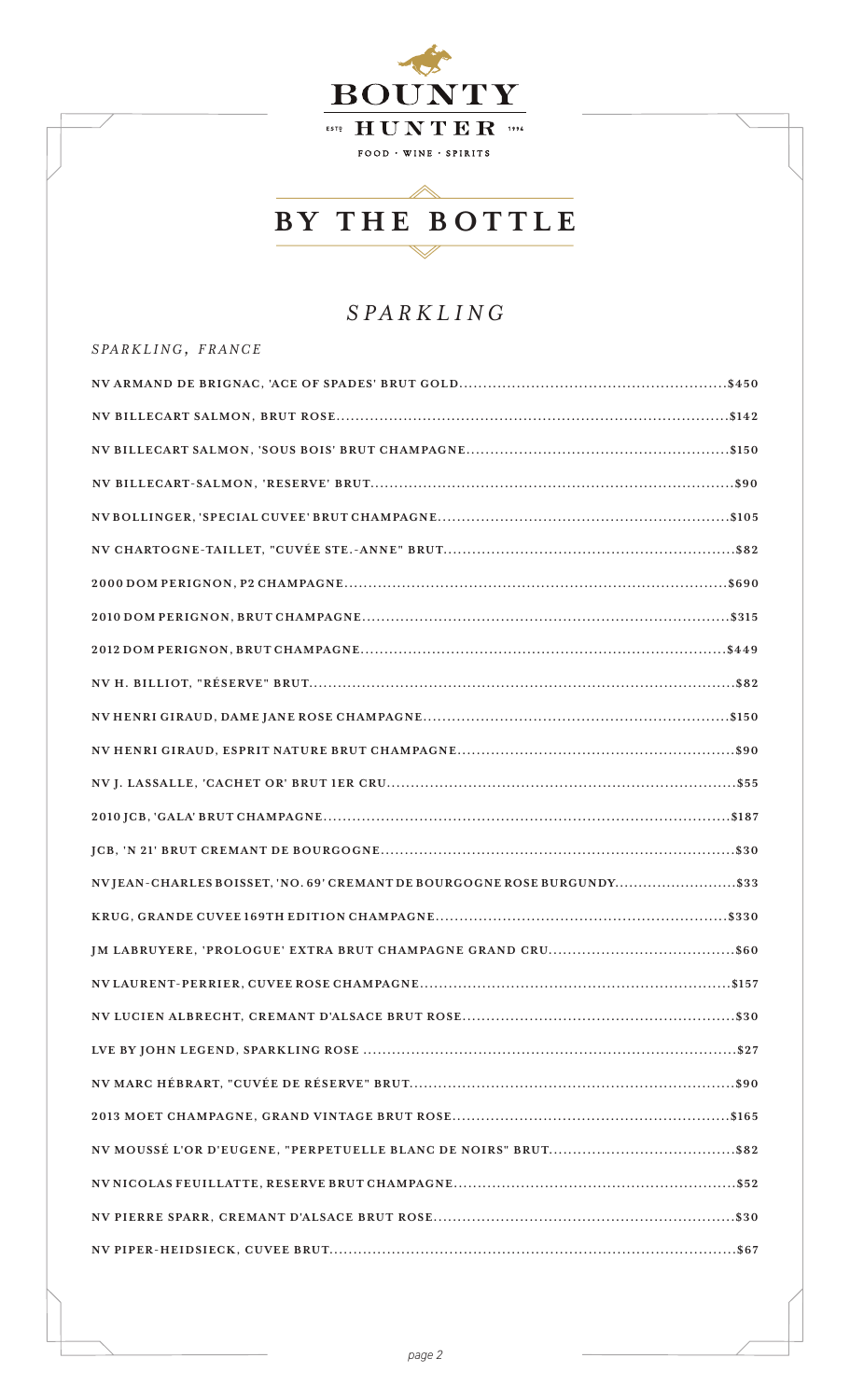

## *SPARKLING*

| SPARKLING, FRANCE (CONTINUED) |
|-------------------------------|
|                               |
|                               |
|                               |
|                               |

#### *s pa r k l i n g, c a l i f o r n i a*

#### *s pa r k l i n g, i t a ly*

| NV SCACCIADIAVOLI, METODO CLASSICO SAGRANTINO ROSE BRUT UMBRIA\$49 |  |
|--------------------------------------------------------------------|--|

#### *s pa r k l i n g, s pa i n*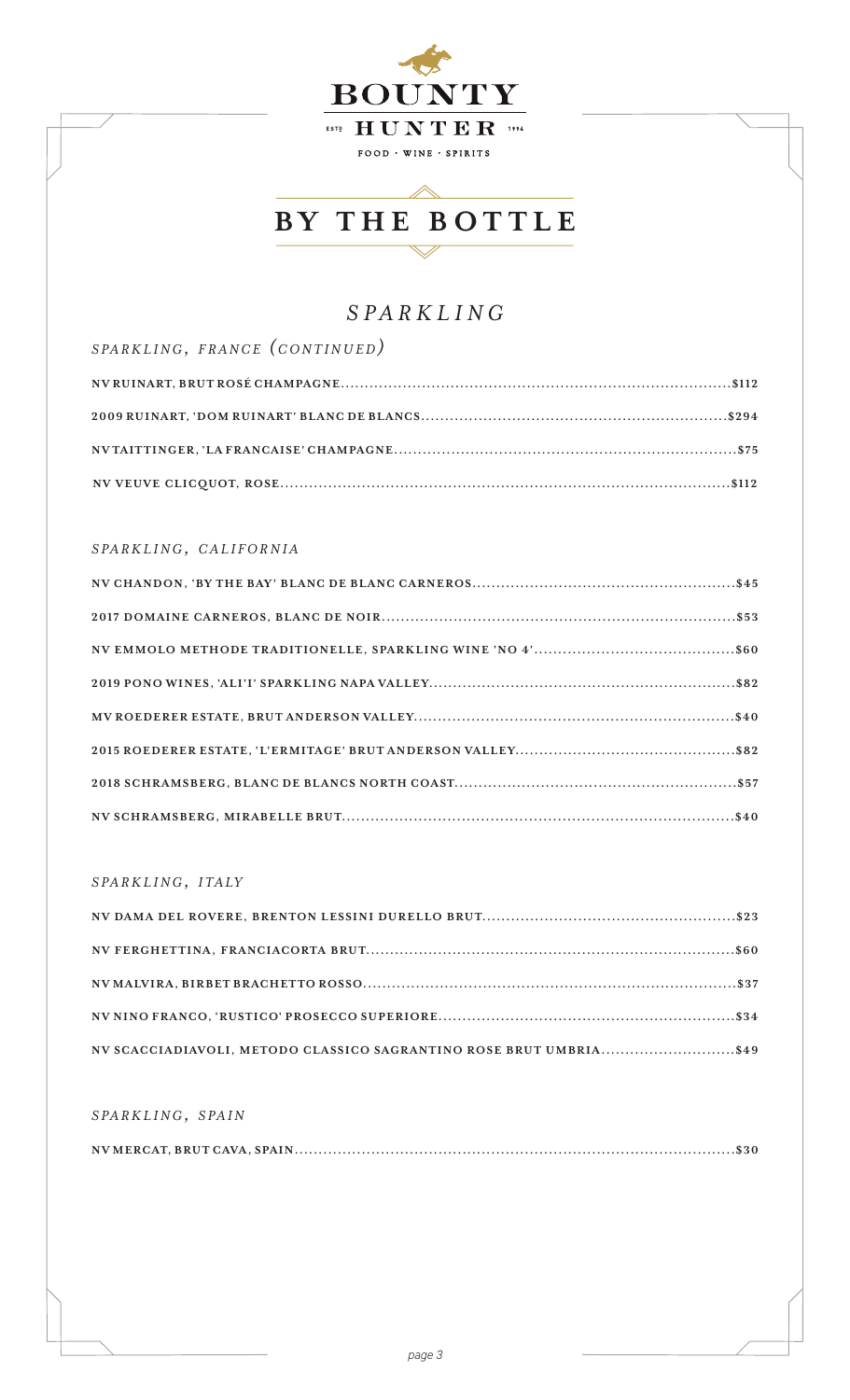

## *WHITE WINE*

#### *c h a r d o n n ay , c a l i f o r n i a*

| 2018 RADIO-COTEAU, 'HEINTZ VINEYARD' CHARDONNAY, SONOMA COAST\$105 |
|--------------------------------------------------------------------|
|                                                                    |
|                                                                    |
|                                                                    |
|                                                                    |
|                                                                    |

#### *c h a r d o n n ay , f r a n c e*

| 2019 DOMAINE MICHEL GROS, 'FONTAINE ST. MARTIN MONOPOLE' HAUT COTES DE NUITS BLANC.\$67 |
|-----------------------------------------------------------------------------------------|
|                                                                                         |
|                                                                                         |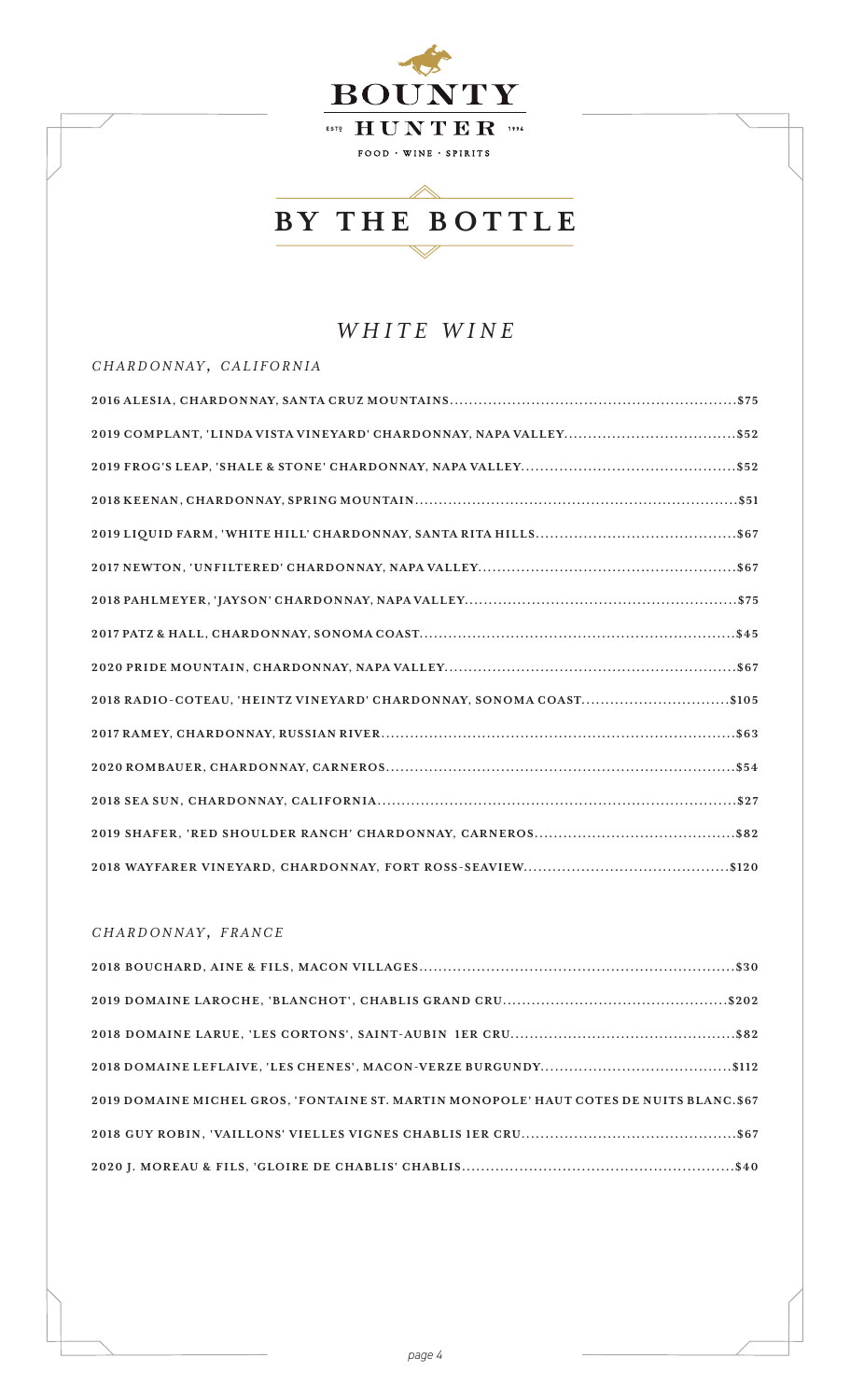

### *WHITE WINE*

*c h a r d o n n ay , f r a n c e (c o n t i n u e d)* **2019 JEAN-CLAUDE BOISSET, CHARDONNAY BOURGOGNE.......................................................\$37 2019 JOSEPH DROUHIN, 'BEAUNE CLOS DES MOUCHES', BLANC PREMIER CRU.........................\$270 2017 REMOISSENET, BOURGOGNE BLANC.............................................................................\$45**

#### $SAUVIGNON\ BLANC,\ CALIFORNIA$

| 2019 LEWIS CELLARS, 'DEBBIE'S CUVEE' SAUVIGNON BLANC, NAPA VALLEY\$90 |  |
|-----------------------------------------------------------------------|--|
|                                                                       |  |
|                                                                       |  |
|                                                                       |  |

#### $SAUVIGNON$  *BLANC*, *FRANCE*

#### *OTHER DOMESTIC WHITE WINE*

| 2020 DE LILLE CELLARS, 'CHALEAUR BLANC' SAUVIGNON BLANC/SEMILLON, COLUMBIA VALLEY.\$45 |
|----------------------------------------------------------------------------------------|
|                                                                                        |
|                                                                                        |
|                                                                                        |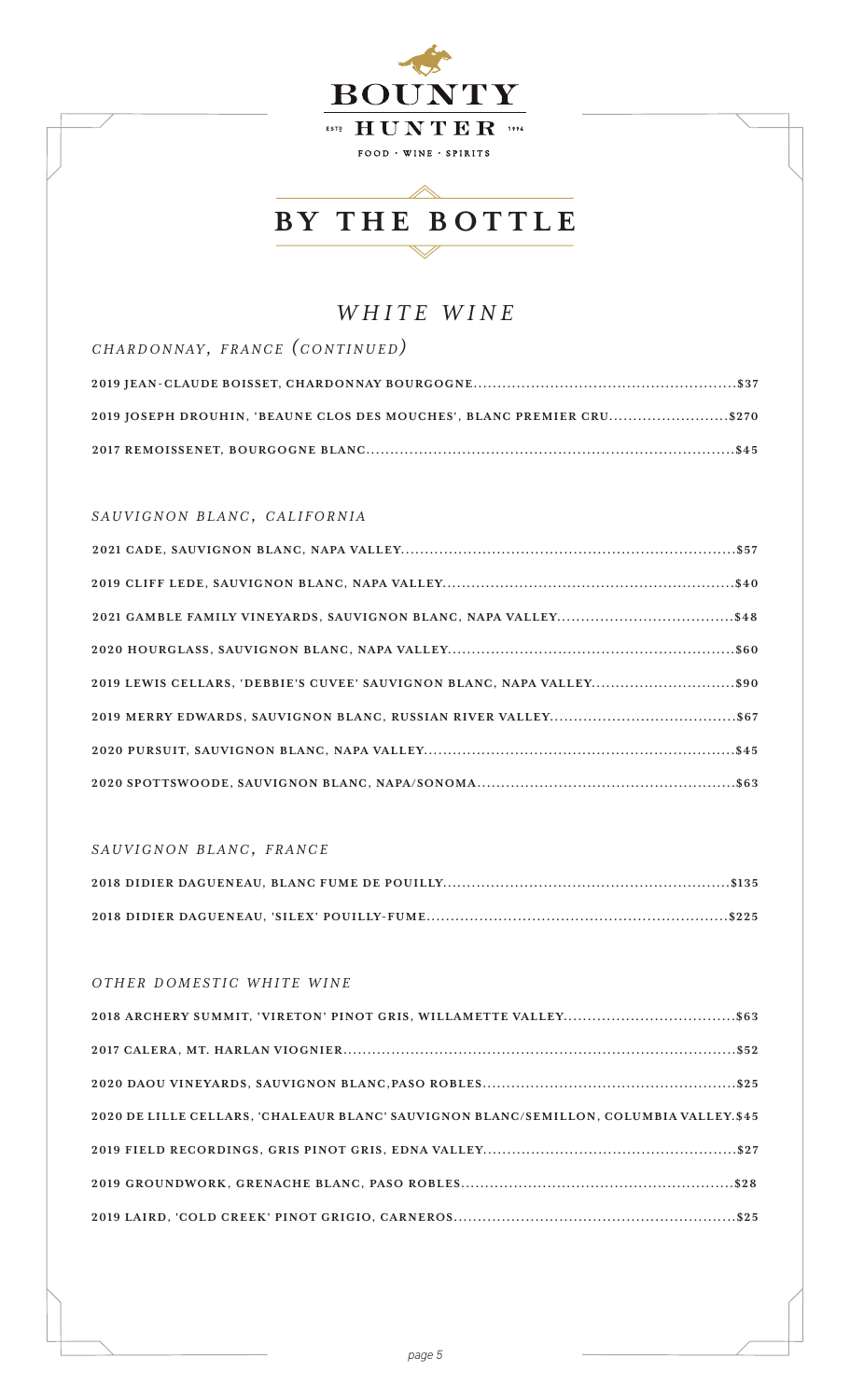

 $\triangle$ 

## *WHITE WINE*

| OTHER DOMESTIC WHITE WINE (CONTINUED)                                              |  |
|------------------------------------------------------------------------------------|--|
|                                                                                    |  |
|                                                                                    |  |
| 2019 ROBERT SINSKEY, 'LIBRATION-L2' WHITE WINE, LOS CARNEROS\$60                   |  |
| 2018 ROOTDOWN, 'REDWOOD GLENN VINEYARD' GRENACHE BLANC, DRY CREEK\$45              |  |
|                                                                                    |  |
|                                                                                    |  |
|                                                                                    |  |
| 2020 TABLAS CREEK, 'PATELIN DE TABLAS BLANC' WHITE BLEND, PASO ROBLES\$33          |  |
| 2018 VOCAL VINEYARDS, 'ALFARO VINEYARD' GRUNER VELTLINER, SANTA CRUZ MOUNTAINS\$60 |  |

#### *i n t e r n a t i o n a l w h i t e w i n e*

| 2016 CAVE DE RIBEAUVILLE, 'ALTENBERG DE BERGHEIM' GEWURZTRAMINER, GRAND CRU ALSACE\$60 |
|----------------------------------------------------------------------------------------|
|                                                                                        |
|                                                                                        |
|                                                                                        |
| 2018 DOMAINE HENRI, GOUGES 'LA PERRIERE', NUITS-SAINT-GEORGES IER CRU\$210             |
|                                                                                        |
|                                                                                        |
|                                                                                        |
|                                                                                        |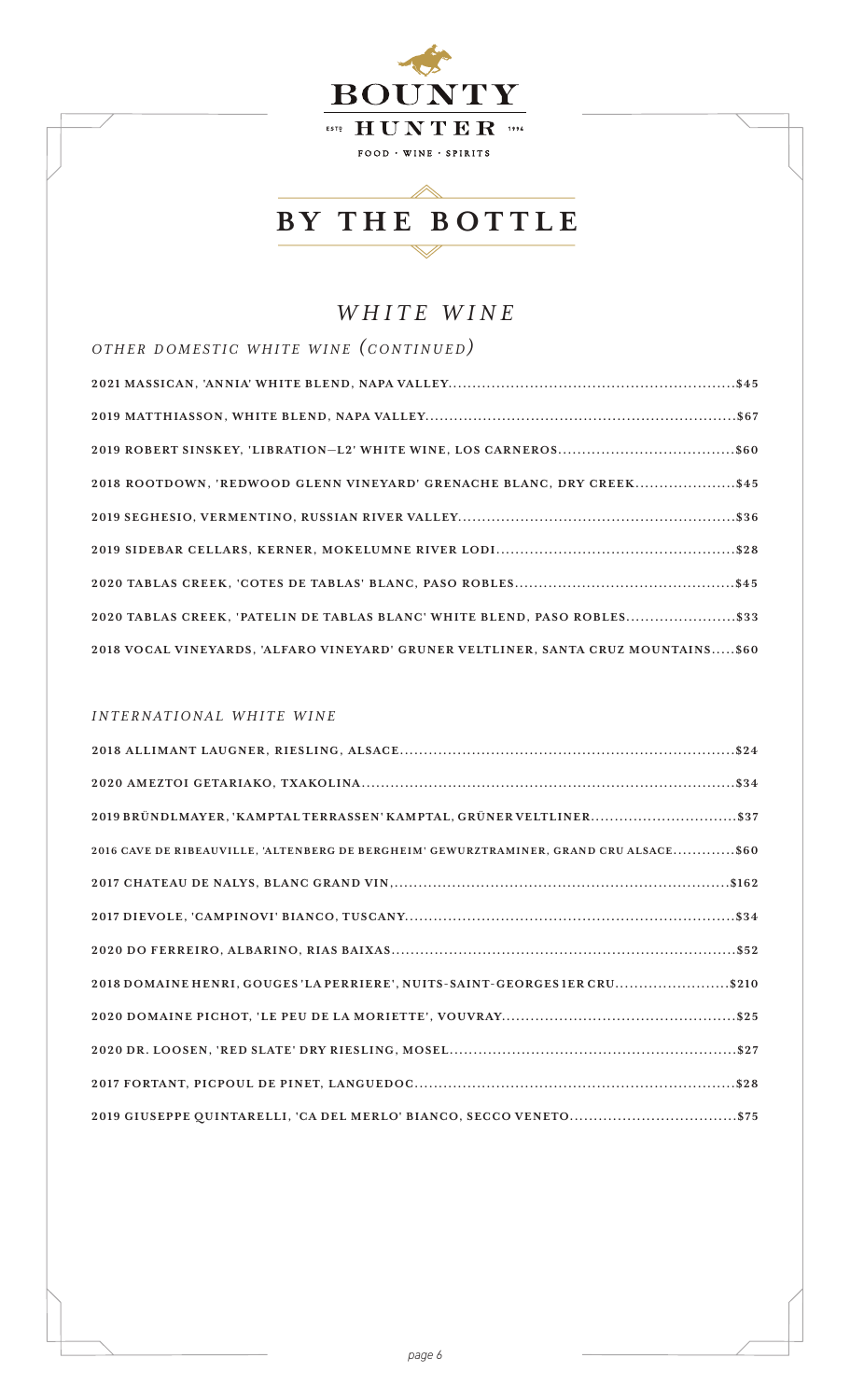

## *WHITE WINE*

| INTERNATIONAL WHITE WINE (CONTINUED)                                         |
|------------------------------------------------------------------------------|
|                                                                              |
|                                                                              |
|                                                                              |
|                                                                              |
|                                                                              |
| 2018 REINHALD HAART, "PIESPORTER" GOLDTROPFCHEN, RIESLING KABINETT MOSEL\$37 |
|                                                                              |
|                                                                              |
|                                                                              |
|                                                                              |

## *ROSÉ WINE*

#### *d o m e s t i c r o s e*

| 2020 SAVAGE WINE COMPANY, 'PAINTED SKY' ROSE, ALEXANDER VALLEY\$42 |  |
|--------------------------------------------------------------------|--|
|                                                                    |  |
|                                                                    |  |

#### *i n t e r n a t i o n a l r o s e*

| 2021 CHATEAU D'ESCLANS, 'WHISPERING ANGEL' ROSE, COTES DE PROVENCE\$30 |  |
|------------------------------------------------------------------------|--|
|                                                                        |  |
|                                                                        |  |
|                                                                        |  |
|                                                                        |  |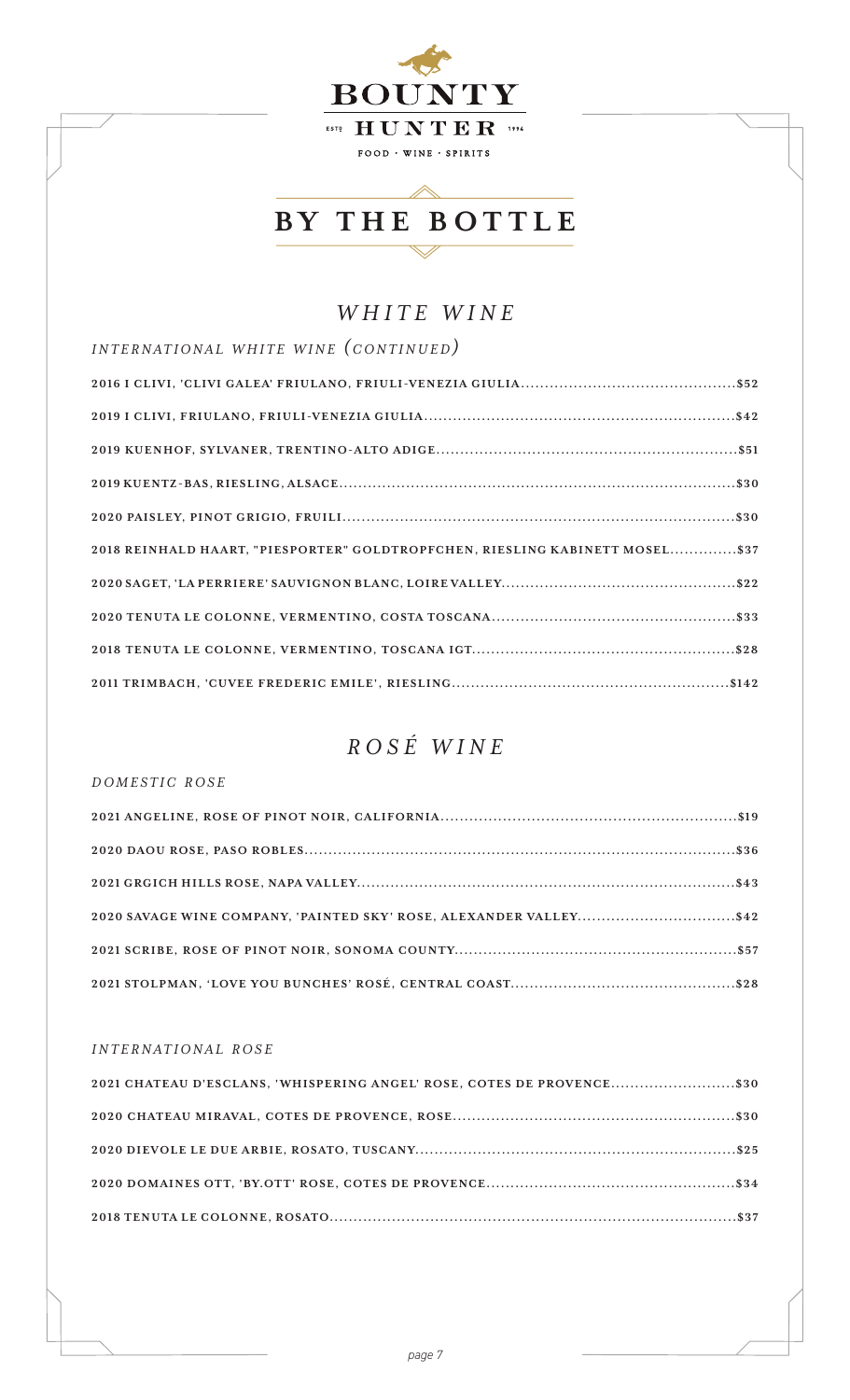

### *RED WINE*

*c a b e r n e t s a u v i g n o n, c a l i f o r n i a*

| 2018 BERINGER KNIGHTS VALLEY RESERVE, CABERNET SAUVIGNON, SONOMA COUNTY\$75 |
|-----------------------------------------------------------------------------|
|                                                                             |
| 2018 KATHRYN KENNEDY, 'SMALL LOT' CABERNET, SANTA CRUZ MOUNTAINS\$75        |
| 2014 SEI QUERCE, SIX OAKS CABERNET SAUVIGNON, ALEXANDER VALLEY\$119         |
|                                                                             |
|                                                                             |

#### *c a b e r n e t s a u v i g n o n, n a pa*

| 2011 BLIND JUSTICE, 'BECKSTOFFER TO KALON VINEYARD' CABERNET SAUVIGNON, NAPA VALLEY\$210 |
|------------------------------------------------------------------------------------------|
|                                                                                          |
|                                                                                          |
|                                                                                          |
|                                                                                          |
|                                                                                          |
|                                                                                          |
|                                                                                          |
|                                                                                          |
| 2016 CHATEAU MONTELENA, 'THE MONTELENA ESTATE' CABERNET SAUVIGNON, NAPA VALLEY \$240     |
| 2018 COMPLANT, 'BELLER VINEYARDS' CABERNET SAUVIGNON, MT VEEDER\$127                     |
|                                                                                          |
|                                                                                          |
| 2018 DIAMOND CREEK, 'RED ROCK TERRACE' CABERNET SAUVIGNON, NAPA VALLEY\$450              |
| 2018 DIAMOND CREEK, 'VOLCANIC HILL' CABERNET SAUVIGNON, NAPA VALLEY\$450                 |
|                                                                                          |
| 2018 DOUBLE DIAMOND BY SCHRADER, CABERNET SAUVIGNON OAKVILLE\$120                        |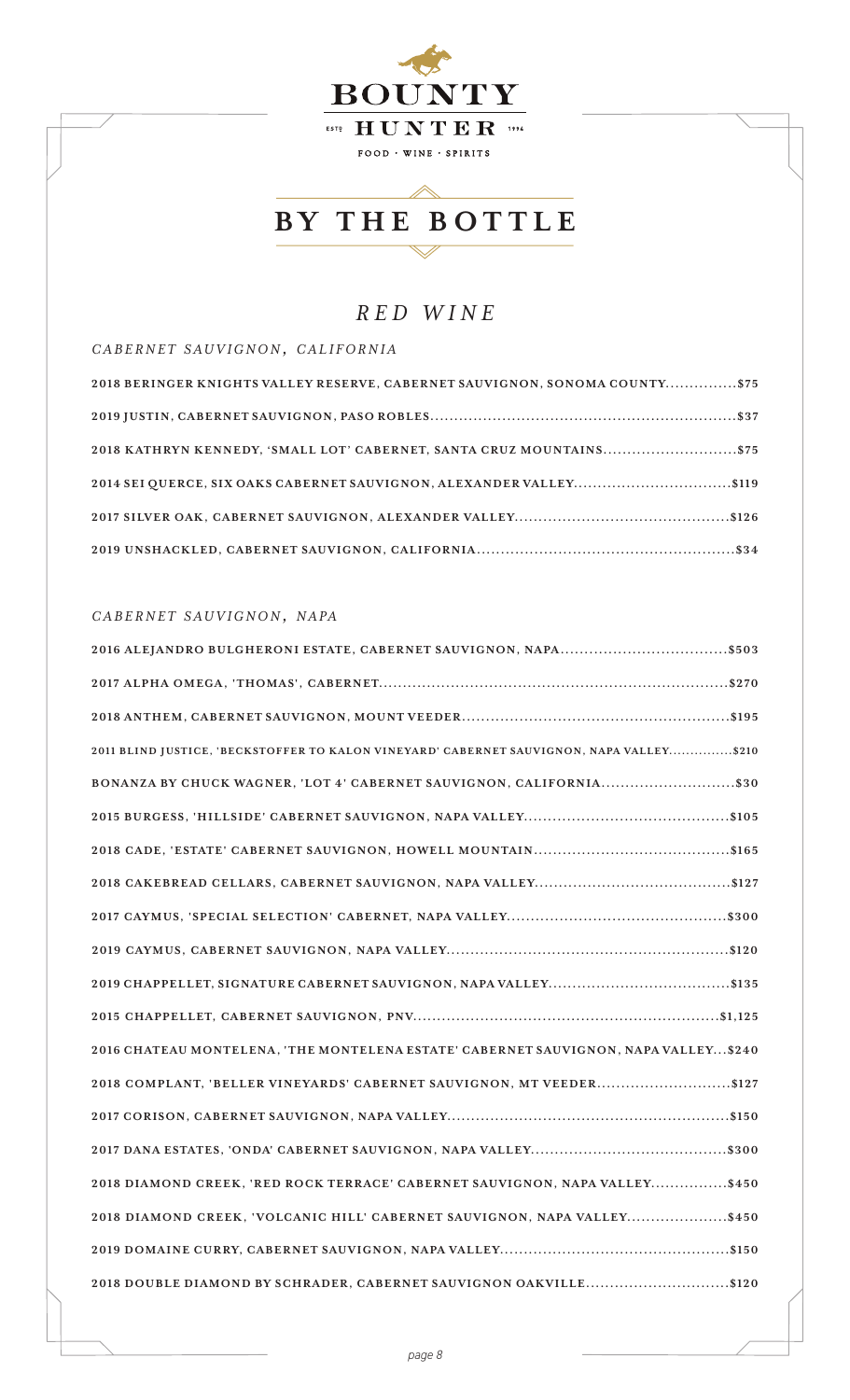

## *RED WINE*

| CABERNET SAUVIGNON, NAPA (CONTINUED)                                                            |
|-------------------------------------------------------------------------------------------------|
|                                                                                                 |
| 2016 EVIDENCE, 'OF THE MATTER - BRUADAIR VINEYARDS' CABERNET SAUVIGNON, MT VEEDER\$135          |
|                                                                                                 |
|                                                                                                 |
|                                                                                                 |
|                                                                                                 |
|                                                                                                 |
| 2017 HUNDRED ACRE, 'FEW AND FAR BETWEEN' CABERNET SAUVIGNON, NAPA VALLEY\$1,050                 |
| 2018 HUNDRED ACRE, 'KAYLI MORGAN' CABERNET SAUVIGNON, NAPA VALLEY\$1,050                        |
| 2017 JANZEN, 'BECKSTOFFER TO KALON VINEYARD' CABERNET SAUVIGNON, NAPA VALLEY\$328               |
|                                                                                                 |
|                                                                                                 |
|                                                                                                 |
|                                                                                                 |
| 2017 KEPLINGER, 'OAKVILLE RANCH VINEYARD' CABERNET SAUVIGNON, OAKVILLE\$300                     |
|                                                                                                 |
|                                                                                                 |
|                                                                                                 |
|                                                                                                 |
|                                                                                                 |
|                                                                                                 |
| 2018 NICKEL & NICKEL, 'STATE RANCH' CABERNET SAUVIGNON, NAPA VALLEY\$187                        |
| 2019 NICKEL & NICKEL, SULLENGER VINEYARD CABERNET SAUVIGNON, PREMIERE NAPA VALLEY AUCTION \$375 |
|                                                                                                 |
|                                                                                                 |
| 2018 PENFOLDS, 'QUANTUM BIN 98' CABERNET SAUVIGNON NAPA VALLEY/SOUTH AUSTRALIA\$1,049           |
| 2018 PILCROW, GRANITE LAKE HOWELL MOUNTAIN CABERNET SAUVIGNON, NAPA VALLEY\$165                 |
|                                                                                                 |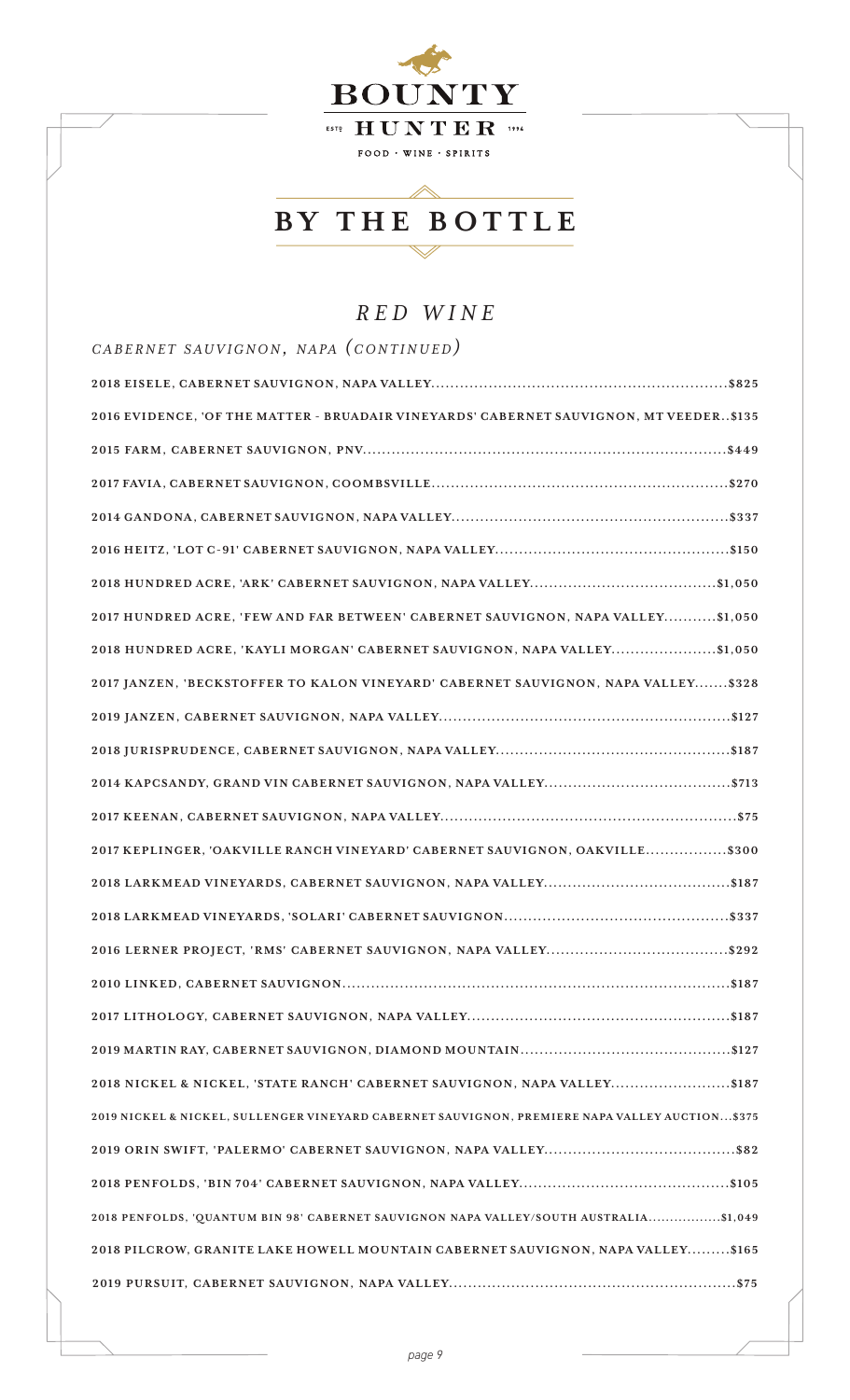

 $\mathbb{\triangle}$ 

## *RED WINE*

| CABERNET SAUVIGNON, CALIFORNIA (CONTINUED)                                            |
|---------------------------------------------------------------------------------------|
|                                                                                       |
| 2018 SHAFER, 'ONE POINT FIVE' CABERNET SAUVIGNON, STAGS LEAP DISTRICT\$150            |
|                                                                                       |
|                                                                                       |
|                                                                                       |
| 2018 SPOTTSWOODE, 'LYNDENHURST' CABERNET SAUVIGNON, NAPA VALLEY\$120                  |
| 2019 STAG'S LEAP WINE CELLARS, 'ARTEMIS' CABERNET SAUVIGNON, NAPA VALLEY\$105         |
| 2016 STAG'S LEAP WINE CELLARS, 'CASK 23' CABERNET SAUVIGNON, STAGS LEAP DISTRICT\$442 |
|                                                                                       |
| 2019 TOR, 'PURE MAGIC - VINE HILL RANCH', PROPRIETARY RED OAKVILLE\$592               |
|                                                                                       |

#### *c a b e r n e t f r a n c, n a pa*

| 2018 LITHOLOGY, 'BECKSTOFFER DR. CRANE VINEYARD' CABERNET FRANC. NAPA VALLEY\$443 |
|-----------------------------------------------------------------------------------|
|                                                                                   |

#### *m e r l o t , c a l i f o r n i a*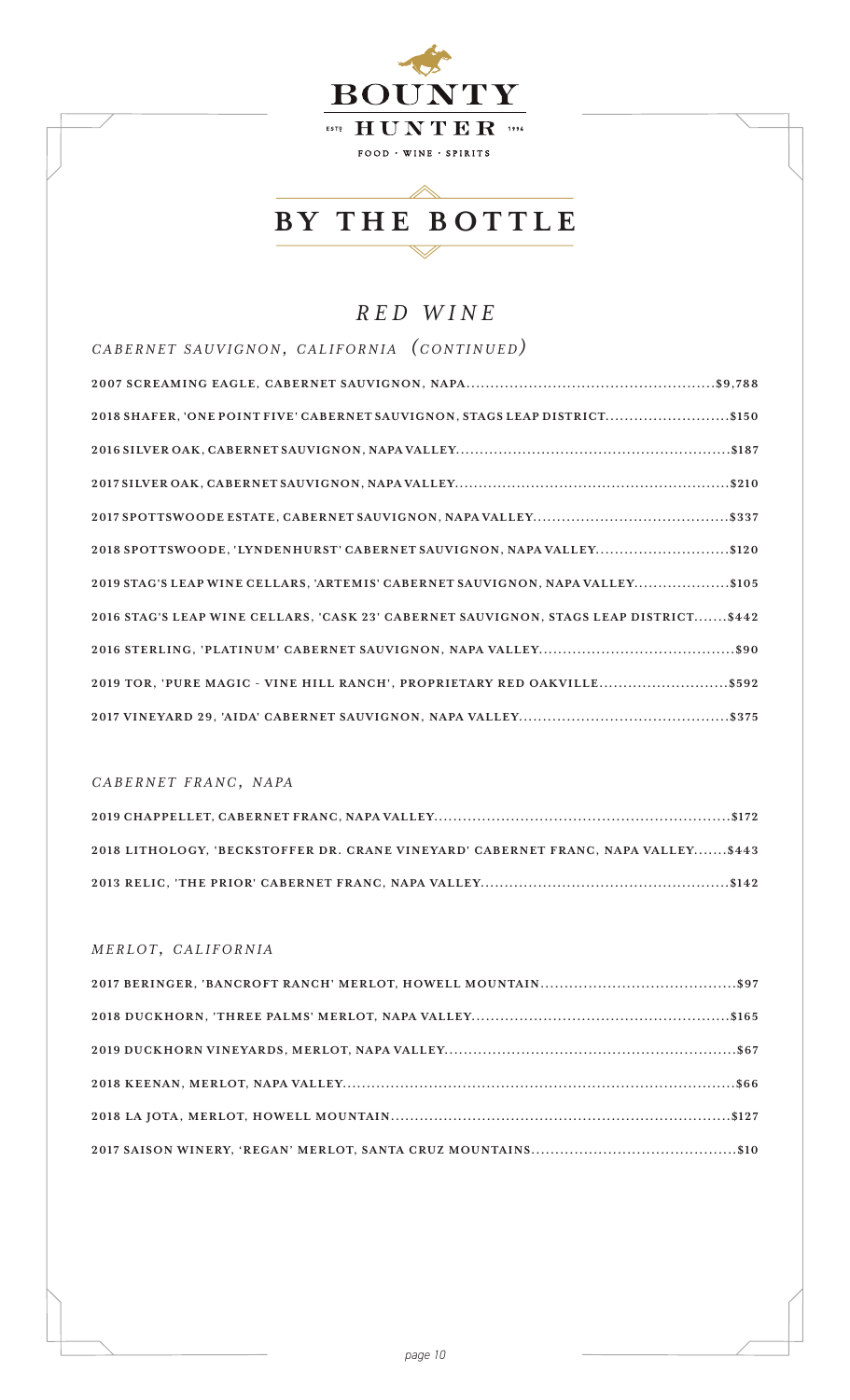

## *RED WINE*

#### *p i n o t n o i r , c a l i f o r n i a*

| 2020 BELLE GLOS, 'CLARK AND TELEPHONE' PINOT NOIR, SANTA MARIA VALLEY\$75           |
|-------------------------------------------------------------------------------------|
|                                                                                     |
| 2019 BELLE GLOS, 'EULENLOCH VINEYARD' PINOT NOIR, PREMIERE NAPA VALLEY AUCTION\$262 |
|                                                                                     |
|                                                                                     |
| 2018 COMPLANT, PINOT NOIR 'SOBERANES VINEYARD', SANTA LUCIA HIGHLANDS\$90           |
|                                                                                     |
|                                                                                     |
|                                                                                     |
|                                                                                     |
|                                                                                     |
| 2019 KOSTA BROWNE, 'GAP'S CROWN VINEYARD' PINOT NOIR, SONOMA COAST\$240             |
|                                                                                     |
|                                                                                     |
|                                                                                     |
|                                                                                     |
|                                                                                     |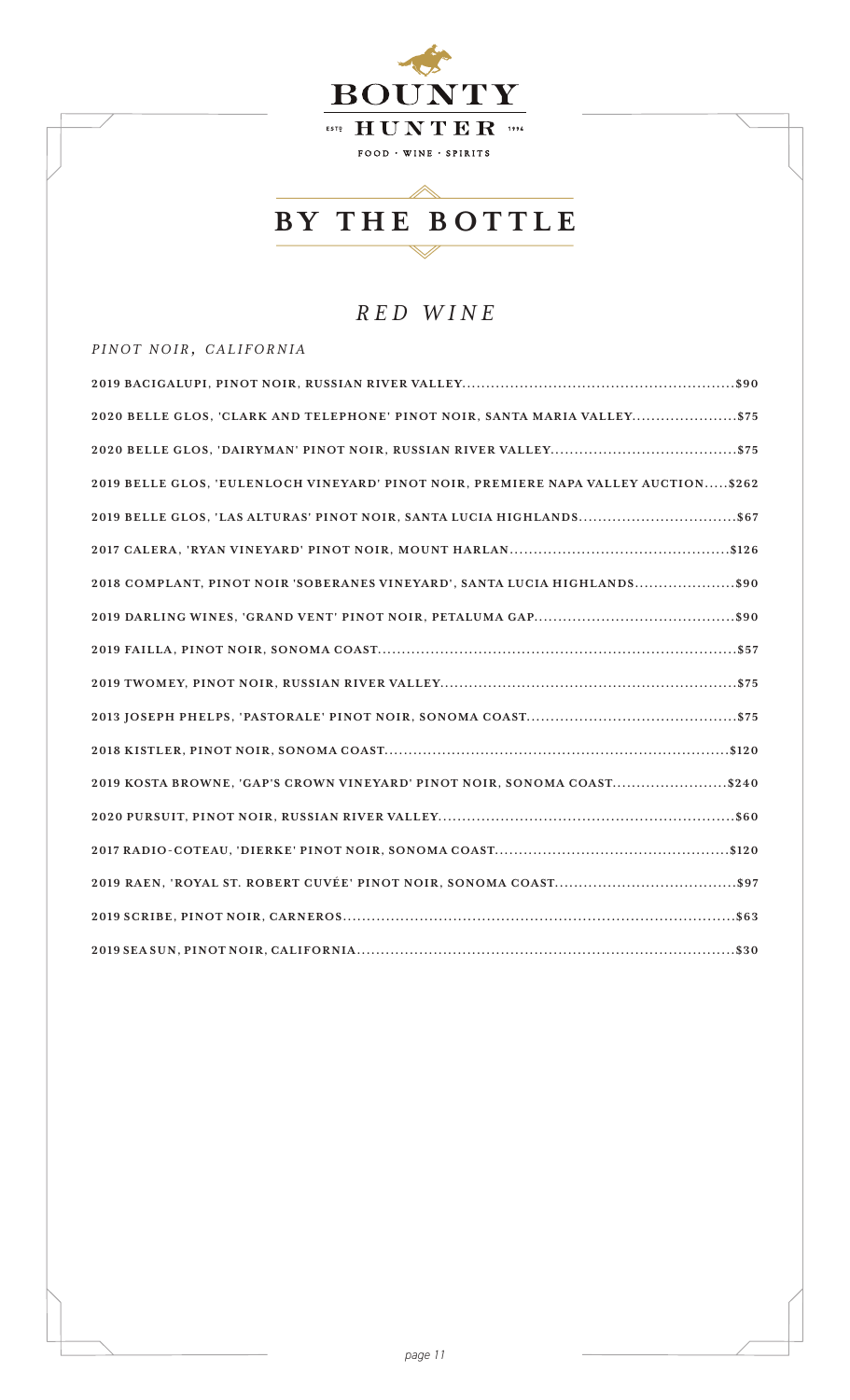

### *RED WINE*

#### $PINOT NOIR, OREGON$

| 2017 KEN WRIGHT CELLARS, 'CANARY HILL' PINOT NOIR, EOLA AMITY HILLS\$90    |  |
|----------------------------------------------------------------------------|--|
| 2017 KEN WRIGHT CELLARS, 'SAVOYA VINEYARD' PINOT NOIR, YAMHILL-CARLTON\$82 |  |
|                                                                            |  |
|                                                                            |  |

#### $PINOT\ N OIR, \ FRANCE$

| 2018 DOMAINE JEAN GRIVOT, VOSNE ROMANEE 'LES BEAUX MONTS' 1ER CRU\$486 |
|------------------------------------------------------------------------|
|                                                                        |
| 2017 DOMAINE MICHEL ET JOANNA, ECARD IER CRU 'LES SERPENTIÈRES'\$82    |
|                                                                        |
|                                                                        |
|                                                                        |
| 2018 MAISON ROCHE DE BELLENE, 'CUVEE RESERVE' BOURGOGNE ROUGE\$28      |
|                                                                        |
|                                                                        |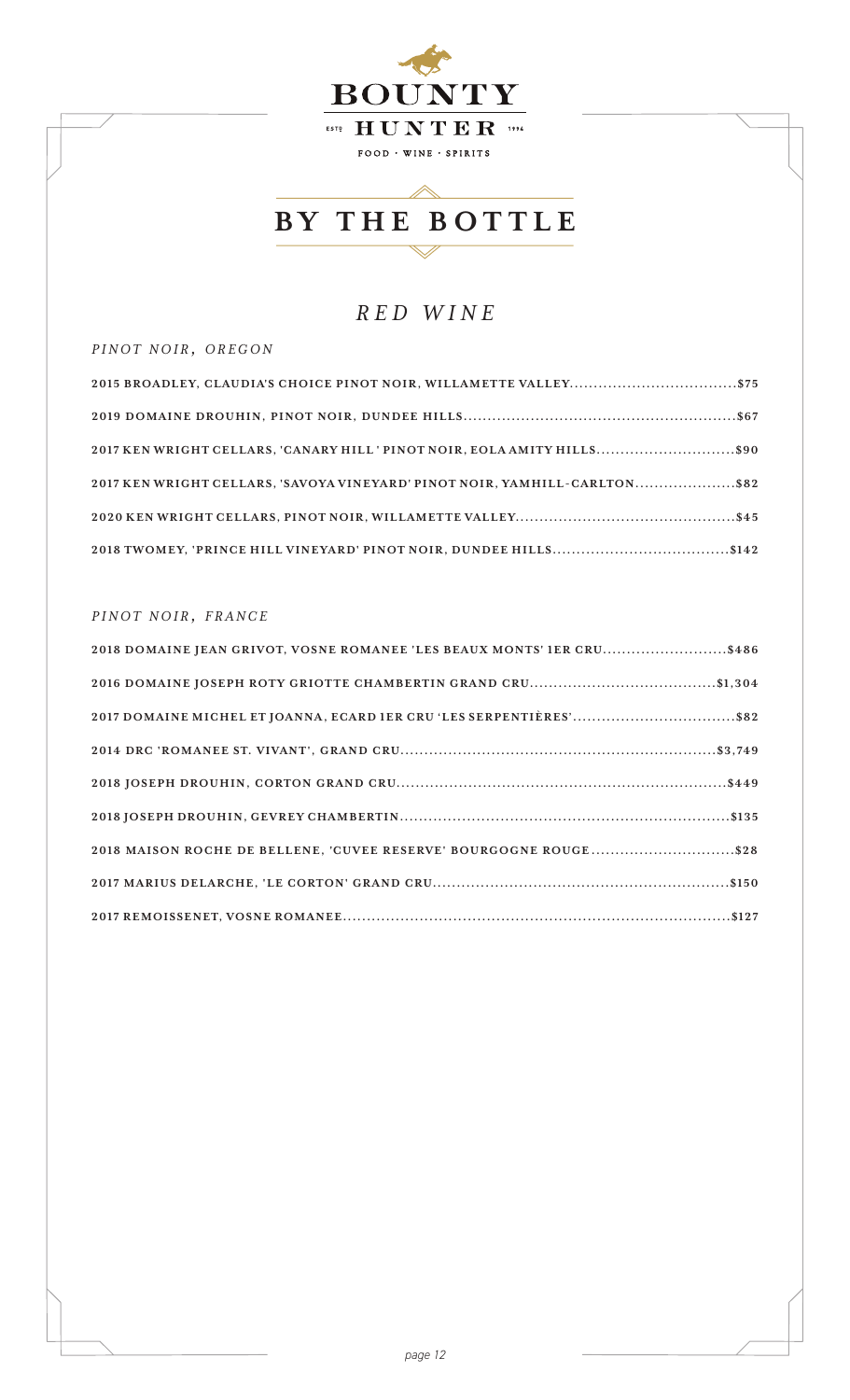

### *RED WINE*

#### *r e d b l e n d s , c a l i f o r n i a*

| 2019 CAYMUS SUISUN WINERY, 'WALKING FOOL' RED BLEND, SUISUN VALLEY \$57                 |
|-----------------------------------------------------------------------------------------|
| 2020 CHAPPELLET, 'MOUNTAIN CUVEE' PROPRIETARY RED, NAPA VALLEY\$60                      |
|                                                                                         |
|                                                                                         |
|                                                                                         |
| 2015 FRONTIER JUSTICE, 'BECKSTOFFER DR. CRANE VINEYARD' RED WINE, NAPA VALLEY\$239      |
|                                                                                         |
|                                                                                         |
|                                                                                         |
|                                                                                         |
| 2015 POETIC JUSTICE, 'BECKSTOFFER TO KALON VINEYARD' PROPRIETARY RED, NAPA VALLEY \$300 |
|                                                                                         |
|                                                                                         |
|                                                                                         |
|                                                                                         |
| 2016 SCREAMING EAGLE, 'THE FLIGHT' PROPRIETARY RED, NAPA VALLEY\$1,650                  |
|                                                                                         |
|                                                                                         |
|                                                                                         |
|                                                                                         |
|                                                                                         |
|                                                                                         |
|                                                                                         |
|                                                                                         |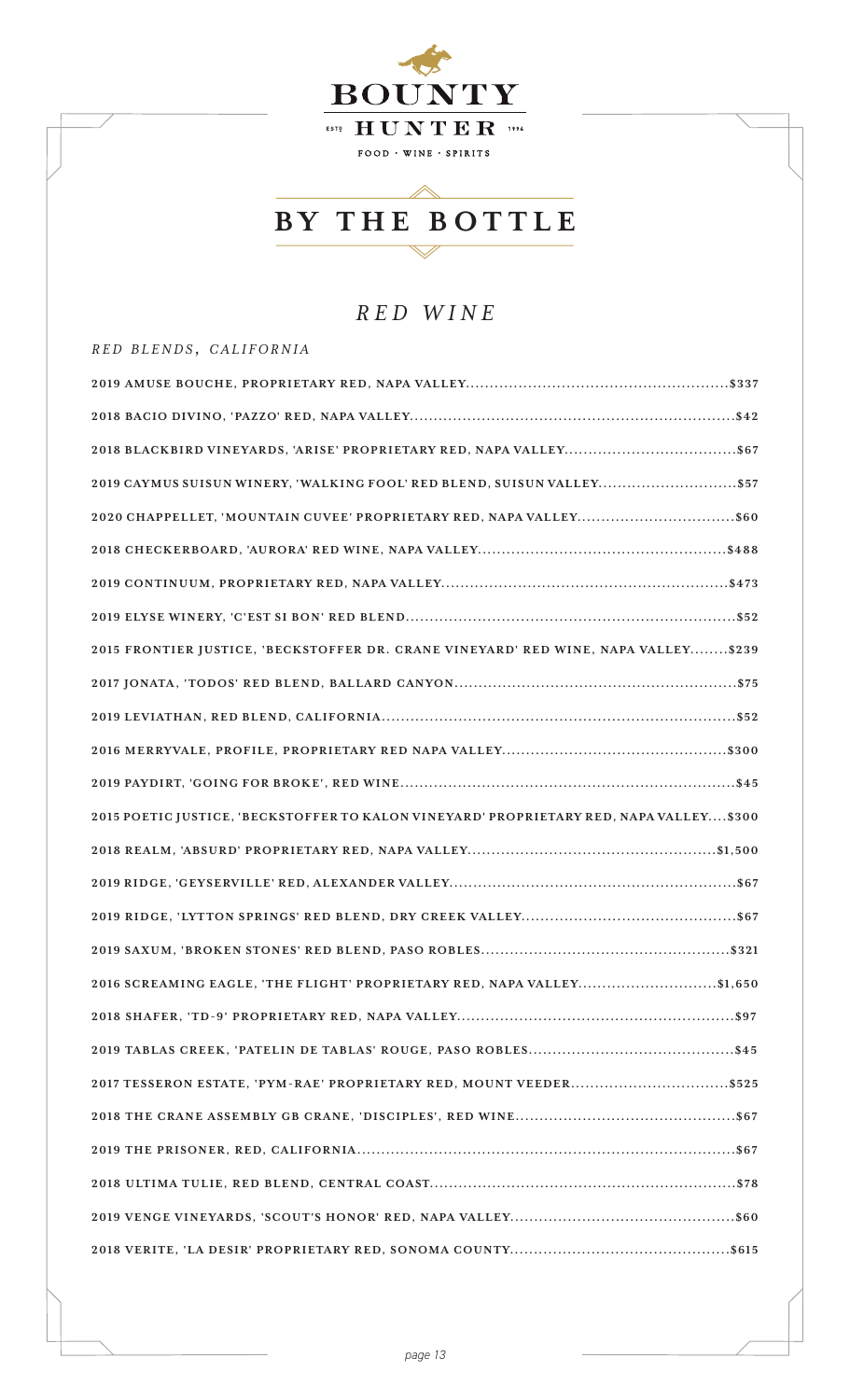

 $\triangle$ 

### *RED WINE*

*s y r a h a n d p e t i t s i r a h, d o m e s t i c*

#### *z i n fa n d e l , c a l i f o r n i a*

| 2019 RENWOOD, SPECIAL RESERVE GRANDPERE ZINFANDEL, AMADOR COUNTY\$45      |  |
|---------------------------------------------------------------------------|--|
|                                                                           |  |
|                                                                           |  |
| 2020 WILLIAMS SELYEM, 'PAPERA RANCH' ZINFANDEL, RUSSIAN RIVER VALLEY\$150 |  |

#### *OTHER DOMESTIC RED WINE*

| 2021 STOLPMAN, 'LOVE YOU BUNCHES' CARBONIC SANGIOVESE, SANTA BARBARA COUNTY\$37 |  |
|---------------------------------------------------------------------------------|--|
| 2015 VERDAD, 'SAWYER LINQUIST VINEYARD' TEMPRANILLO, EDNA VALLEY\$45            |  |
| 2019 WHIPSMART, 'ONE FINE MORNING CARBONIC' DOLCETTO, RUSSIAN RIVER VALLEY\$37  |  |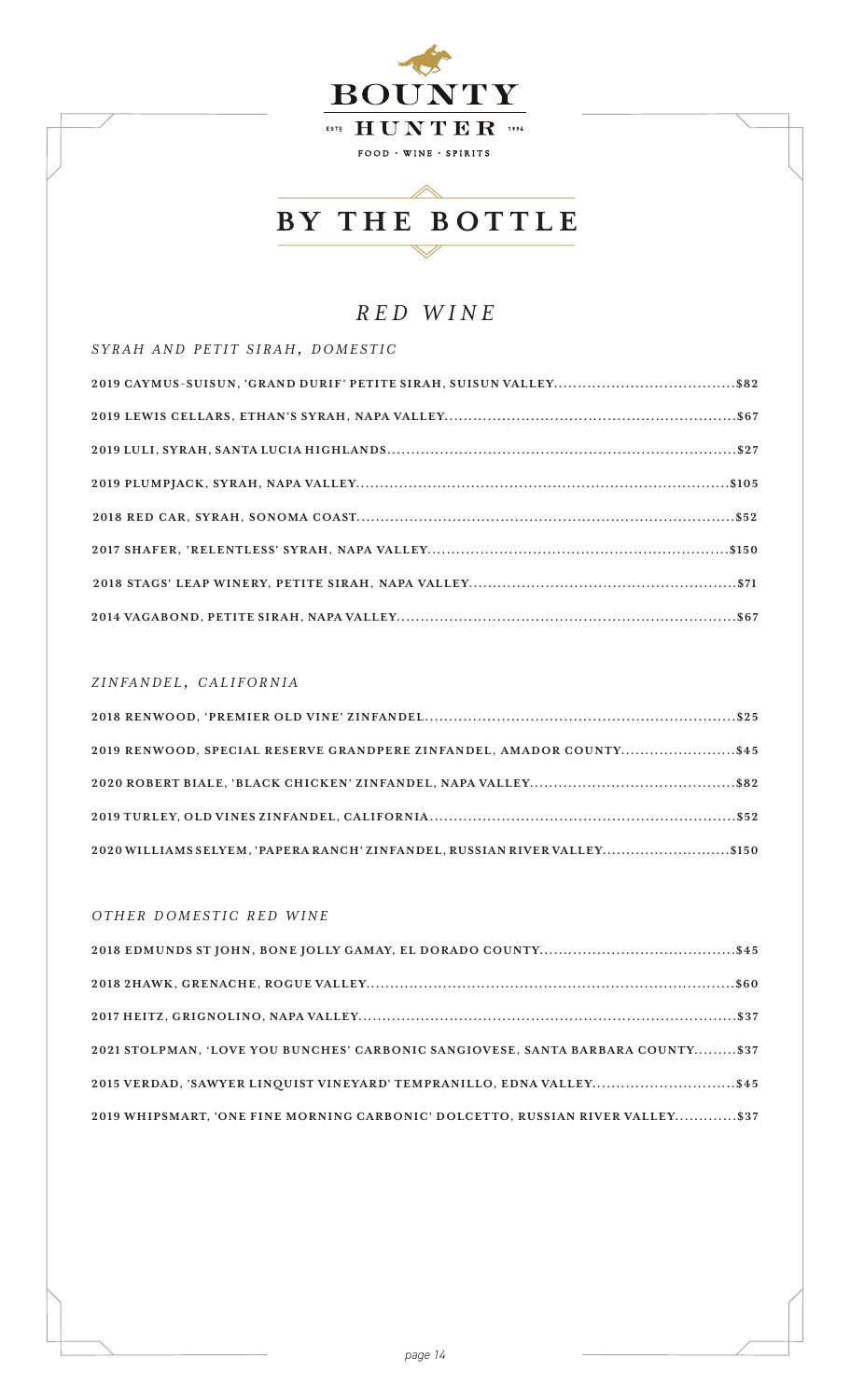

## *RED WINE*

*r e d w i n e , f r a n c e*

| 2016 CHATEAU BELLE-VUE, PETIT VERDOT BY BELLE-VUE BORDEAUX SUPERIEUR\$67 |
|--------------------------------------------------------------------------|
|                                                                          |
|                                                                          |
|                                                                          |
|                                                                          |
|                                                                          |
|                                                                          |
|                                                                          |
|                                                                          |
|                                                                          |
|                                                                          |
|                                                                          |
|                                                                          |
|                                                                          |
|                                                                          |
|                                                                          |
|                                                                          |
|                                                                          |
| 2019 DOMAINE DU VIEUX TELEGRAPHE, 'TELEGRAMME' CHATEAUNEUF-DU-PAPE\$82   |
|                                                                          |
|                                                                          |
|                                                                          |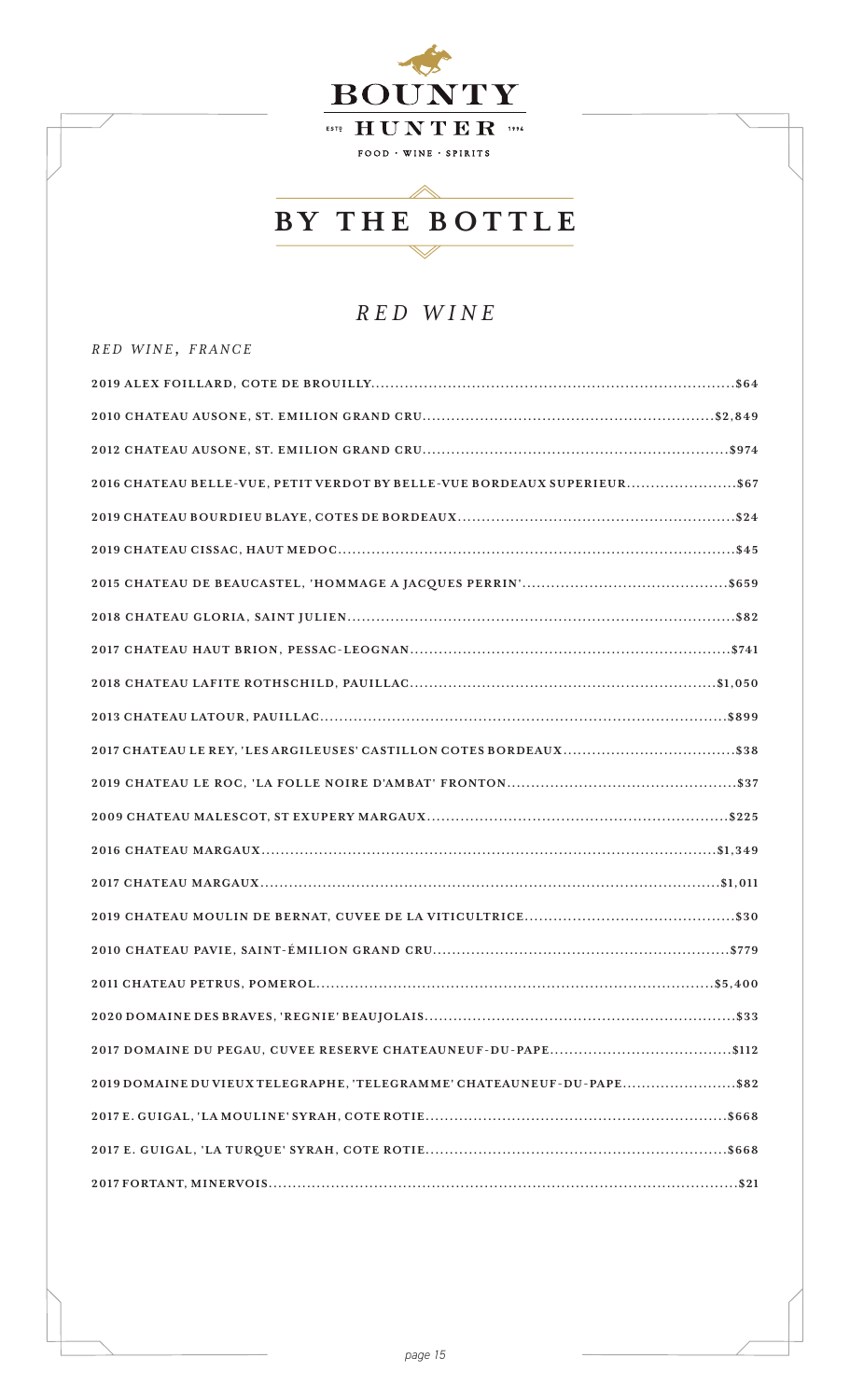

 $\mathrel{{\scriptstyle\sim}}$ 

## *RED WINE*

| RED WINE, FRANCE (CONTINUED) |  |
|------------------------------|--|
|                              |  |
|                              |  |
|                              |  |
|                              |  |

#### *r e d w i n e , i t a ly*

| 2017 PODERI ALDO CONTERNO, 'IL FAVOT' LANGHE NEBBIOLO PIEDMONT\$75 |
|--------------------------------------------------------------------|
|                                                                    |
|                                                                    |
|                                                                    |
|                                                                    |
|                                                                    |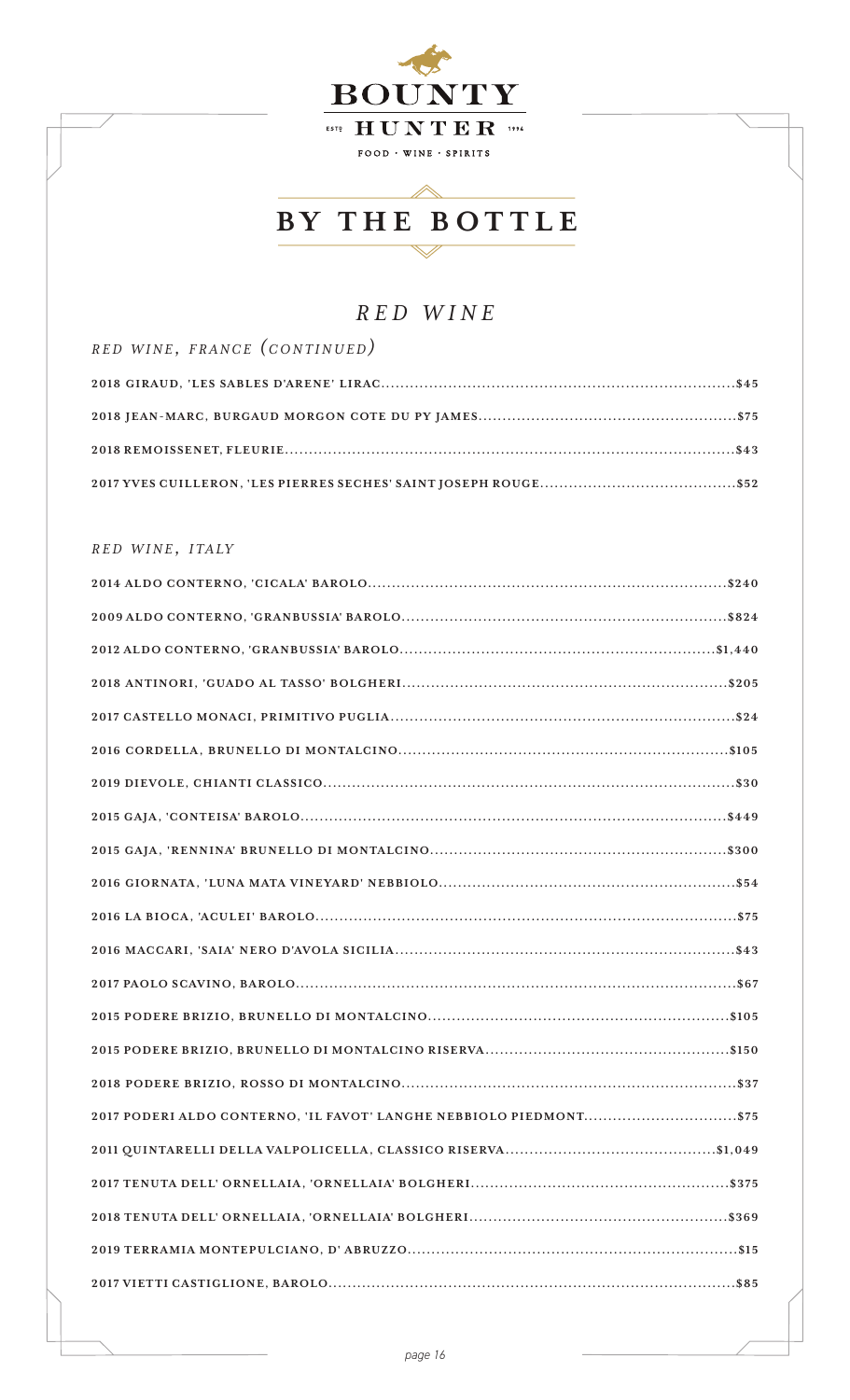

 $\triangle$ 

### *RED WINE*

*o t h e r i n t e r n a t i o n a l r e d w i n e*

## *AFTER DINNER WINE*

| NV BODEGAS EL MAESTRO SIERRA, PEDRO XIMENEZ, SHERRY JEREZ DE LA FRONTERA 375ML\$37 |
|------------------------------------------------------------------------------------|
|                                                                                    |
|                                                                                    |
|                                                                                    |
|                                                                                    |
|                                                                                    |
|                                                                                    |